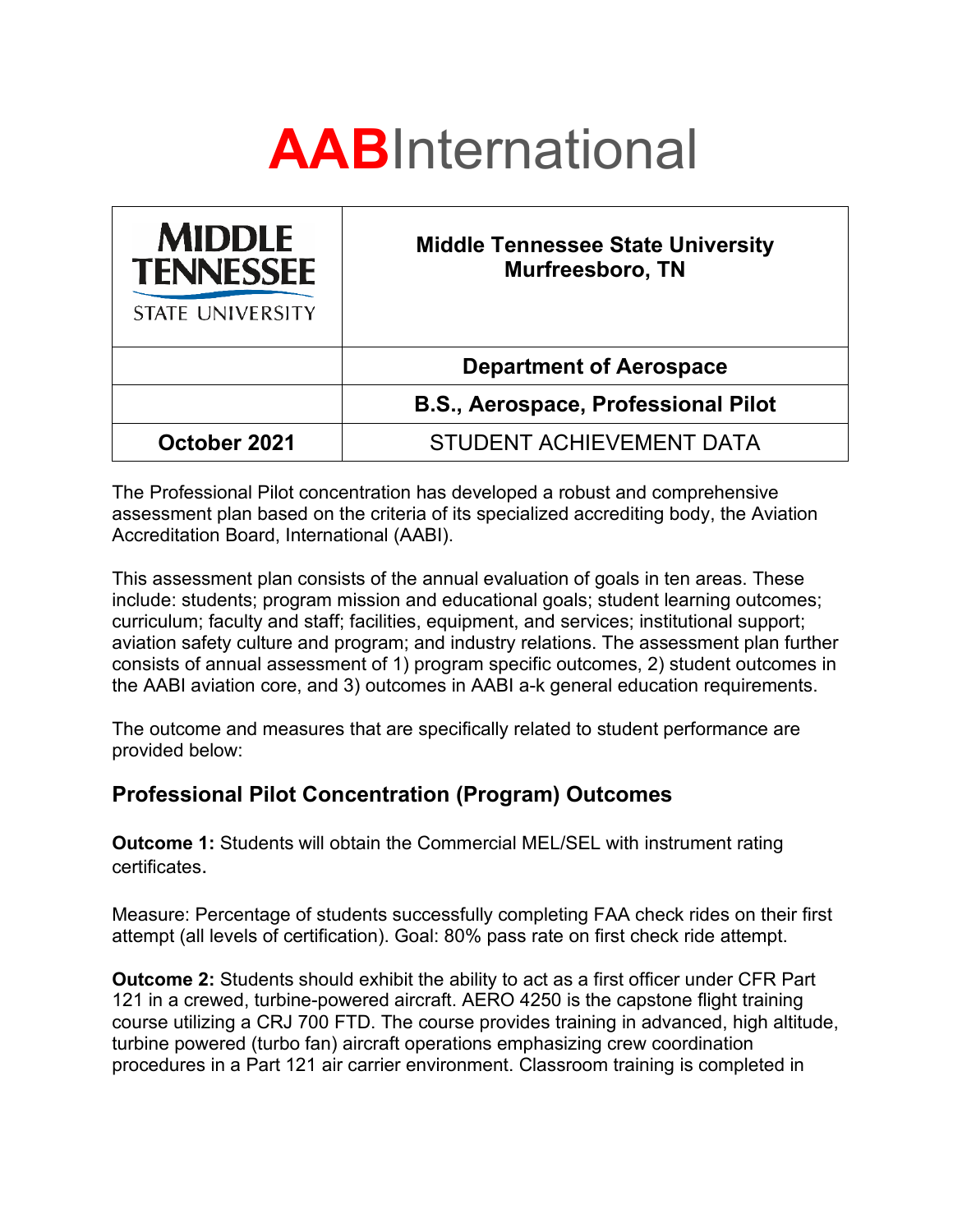stage 1 and stage 2 is the FTD training. The course final is a Line Oriented Flight Training exercise as part of the EOC check.

Measure: Initial pass rate on the EOC check for AERO 4250 Pro Pilot V. The goal is a 90% pass rate on the initial attempt.

## **Aviation Core Student Learning Outcomes**

**Outcome 1:** Students will demonstrate their ability to describe the professional attributes, requirement or certifications, and planning applicable to aviation careers.

Measure 1: Questions 1-4 on the Major Field Test (MFT) correspond to AABI 3.3.2 outcome (1a); questions 5-13 correspond to (1b); questions 14-17 correspond to (1c). The overall percentage score for all students on each of these subsets of Aviation Core Outcome 1 will be calculated, with a minimum average score of 80% expected.

Measure 2: Questions 1-4 on the MFT correspond to AABI 3.3.2 outcome (1a); questions 5-13 correspond to (1b); questions 14-17 correspond to (1c). The percentage of students answering each question correctly will be determined, and any one question receiving less than 70% correct responses will be identified for further analysis.

**Outcome 2:** Students will demonstrate their ability to describe the principles of aircraft design, performance and operating characteristics; and the regulations related to the maintenance of aircraft and associated systems.

Measure 1:Questions 18-41 on the MFT correspond to AABI 3.3.2 outcome (2a); questions 42-49 correspond to (2b); questions 50-62 correspond to (2c); questions 63- 66 correspond to (2d). The overall percentage score for all students on each of these subsets of Aviation Core Outcome 2 will be calculated, with a minimum average score of 80% expected.

Measure 2: Questions 18-41 on the MFT correspond to AABI 3.3.2 outcome (2a); questions 42-49 correspond to (2b); questions 50-62 correspond to (2c); questions 63- 66 correspond to (2d). The percentage of students answering each question correctly will be determined, and any one question receiving less than 70% correct responses will be identified for further analysis.

**Outcome 3:** Students will demonstrate their ability to evaluate aviation safety and the impact of human factors on safety.

Measure 1: Questions 67-72 on the MFT correspond to AABI 3.3.2 outcome (3a); questions 73-76 correspond to (3b). The overall percentage score for all students on each of these subsets of Aviation Core Outcome 3 will be calculated, with a minimum average score of 80% expected.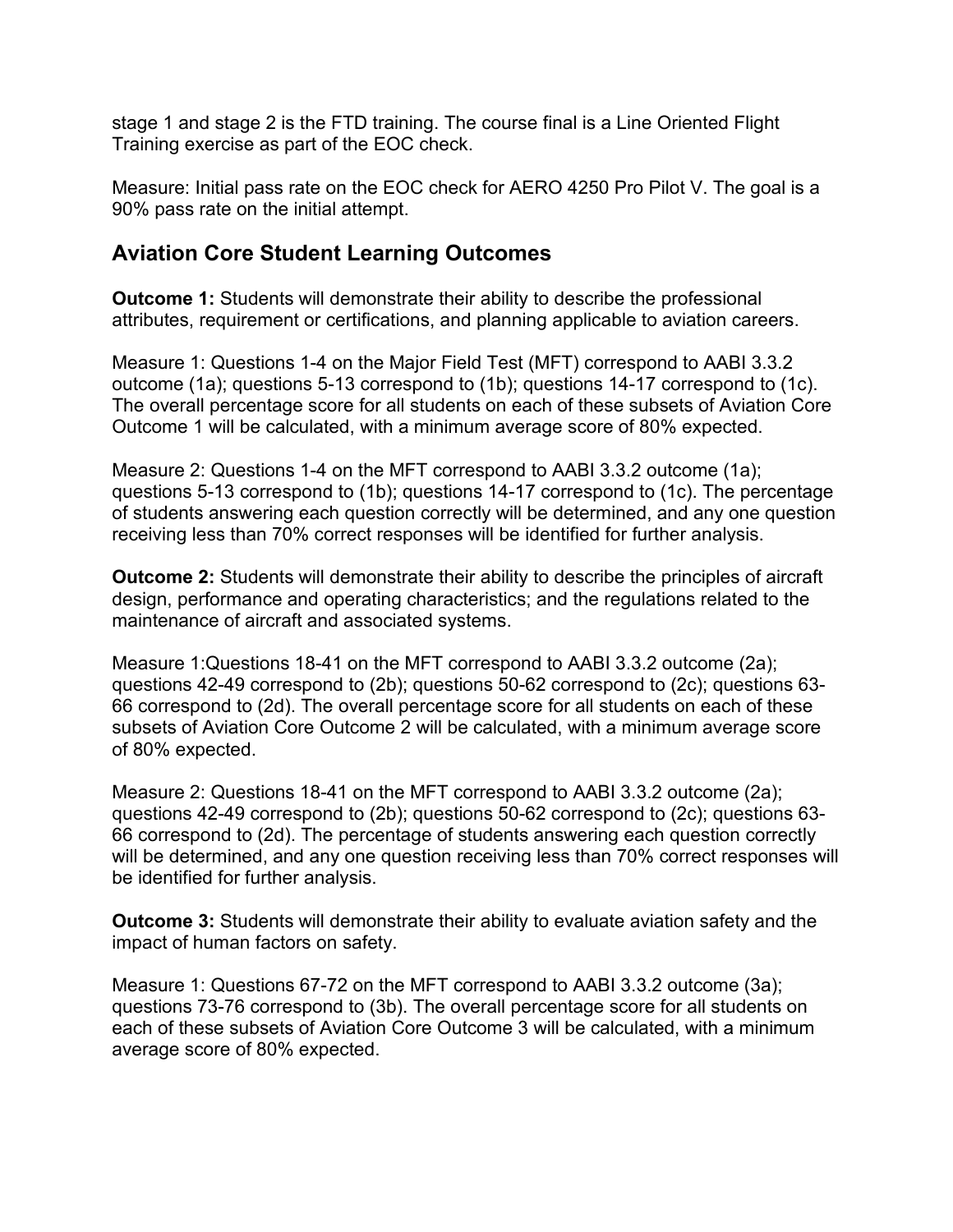Measure 2: Questions 67-72 on the MFT correspond to AABI 3.3.2 outcome (3a); questions 73-76 correspond to (3b). The percentage of students answering each question correctly will be determined, and any one question receiving less than 70% correct responses will be identified for further analysis.

**Outcome 4:** Students will demonstrate their ability to discuss the impact of national and international aviation law, regulations and labor issues on aviation operations.

Measure 1: Questions 77-80 on the MFT correspond to AABI 3.3.2 outcome (4a); questions 81-82 correspond to (4b); question 83 corresponds to (4c). The overall percentage score for all students on each of these subsets of Aviation Core Outcome 4 will be calculated, with a minimum average score of 80% expected.

Measure 2: Questions 77-80 on the MFT correspond to AABI 3.3.2 outcome (4a); questions 81-82 correspond to (4b); question 83 corresponds to (4c). The percentage of students answering each question correctly will be determined, and any one question receiving less than 70% correct responses will be identified for further analysis.

**Outcome 5:** Aerospace students will demonstrate their ability to explain the integration of airports, airspace, and air traffic control in managing the National Airspace System.

Measure 1: Questions 84-85 on the MFT correspond to AABI 3.3.2 outcome (5a); questions 86-88 correspond to (5b); questions 89-90 correspond to (5c). The overall percentage score for all students on each of these subsets of Aviation Core Outcome 5 will be calculated, with a minimum average score of 80% expected.

Measure 2: Questions 84-85 on the MFT correspond to AABI 3.3.2 outcome (5a); questions 86-88 correspond to (5b); questions 89-90 correspond to (5c). The percentage of students answering each question correctly will be determined, and any one question receiving less than 70% correct responses will be identified for further analysis.

**Outcome 6:** Aerospace students will demonstrate their ability to discuss the impact of meteorology and environmental issues on aviation operations.

Measure 1: Questions 91-95 on the MFT correspond to AABI 3.3.2 outcome (6a); questions 96-100 correspond to (6b). The overall percentage score for all students on each of these subsets of Aviation Core Outcome 6 will be calculated, with a minimum average score of 80% expected.

Measure 2: Questions 91-95 on the MFT correspond to AABI 3.3.2 outcome (6a); questions 96-100 correspond to (6b). The percentage of students answering each question correctly will be determined, and any one question receiving less than 70% correct responses will be identified for further analysis.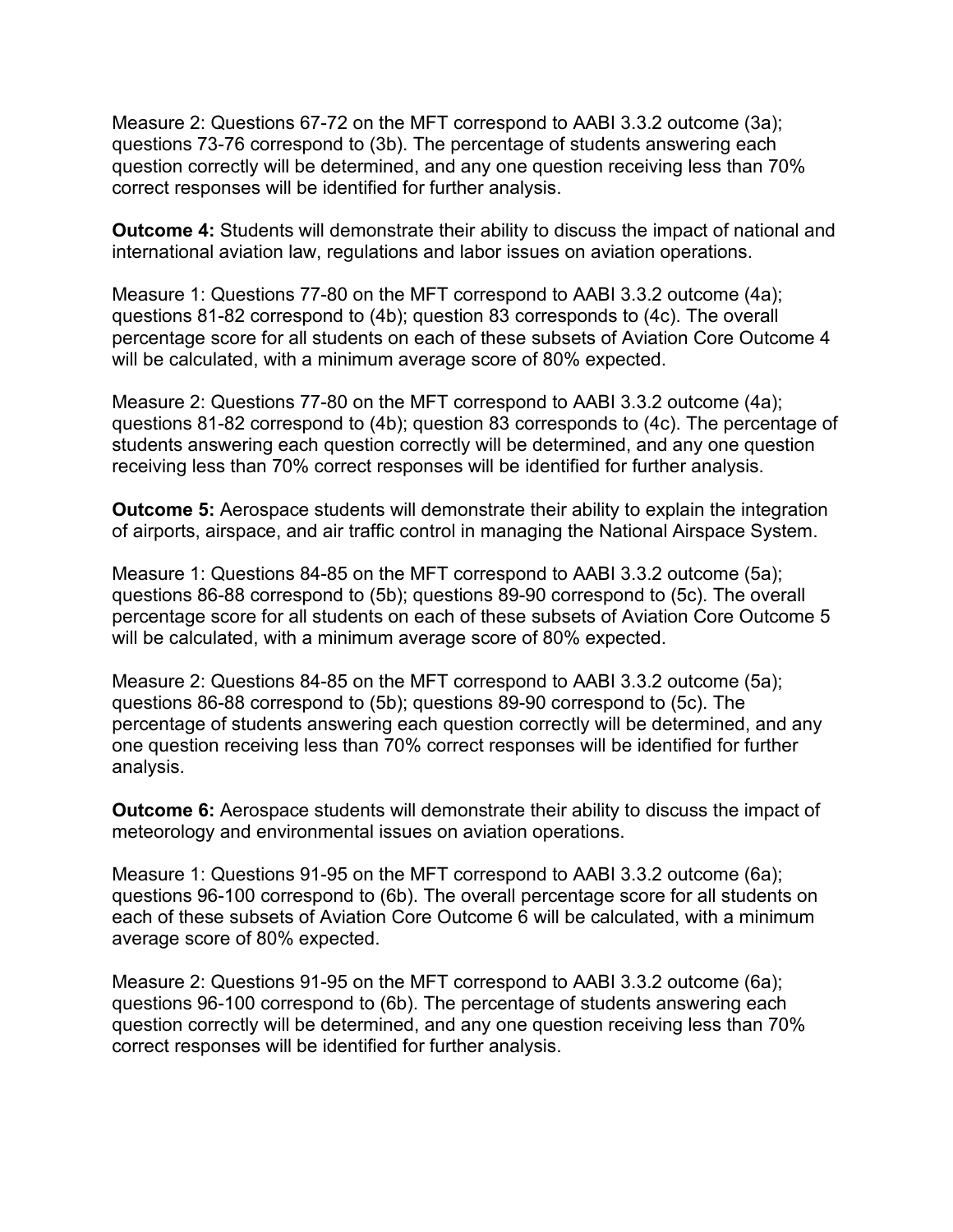**Outcome 7:** Students will demonstrate effective written and oral communication skills appropriate to the field of Aviation/Aerospace.

Measure 1: Within the AERO 4040 Aerospace Seminar class an individual senior project is completed that involves oral communication, written communication, and research skills. This assignment involves student research regarding a company they wish to work for, followed by development of a formal paper and a presentation on that company. Students will be graded by the course instructor on both the paper and presentation using a formal rubric. A minimum average score of 80% on both parts (paper and presentation) of this assignment will be maintained.

Measure 2: The number of students scoring below 70% on either part (paper or presentation) of the assignment described in Measure 1 will be determined, and weaknesses identified.

## **General Student Learning Outcomes**

AABI requires that students demonstrate competence in the following general learning outcomes:

- a. apply mathematics, science, and applied sciences to aviation-related disciplines;
- b. analyze and interpret data;
- c. work effectively on multi-disciplinary and diverse teams;
- d. make professional and ethical decisions;
- e. communicate effectively, using both written and oral communication skills;
- f. engage in and recognize the need for life-long learning;
- g. assess contemporary issues;
- h. use the techniques, skills, and modern technology necessary for professional practice;
- i. assess the national and international aviation environment;
- j. apply pertinent knowledge in identifying and solving problems;
- k. apply knowledge of business sustainability to aviation issues.

Professional Pilot concentration students are assessed in their achievement of these outcomes via measures within the Aerospace Department core courses, AERO 1010, AERO 1020, AERO 3020, AERO 3030, and AERO 4040.

The chart below indicates in which courses learning outcomes that address the AABI general learning criteria are identified and the number of times a criterion is addressed by a learning outcome for that course (as denoted by the number of X's).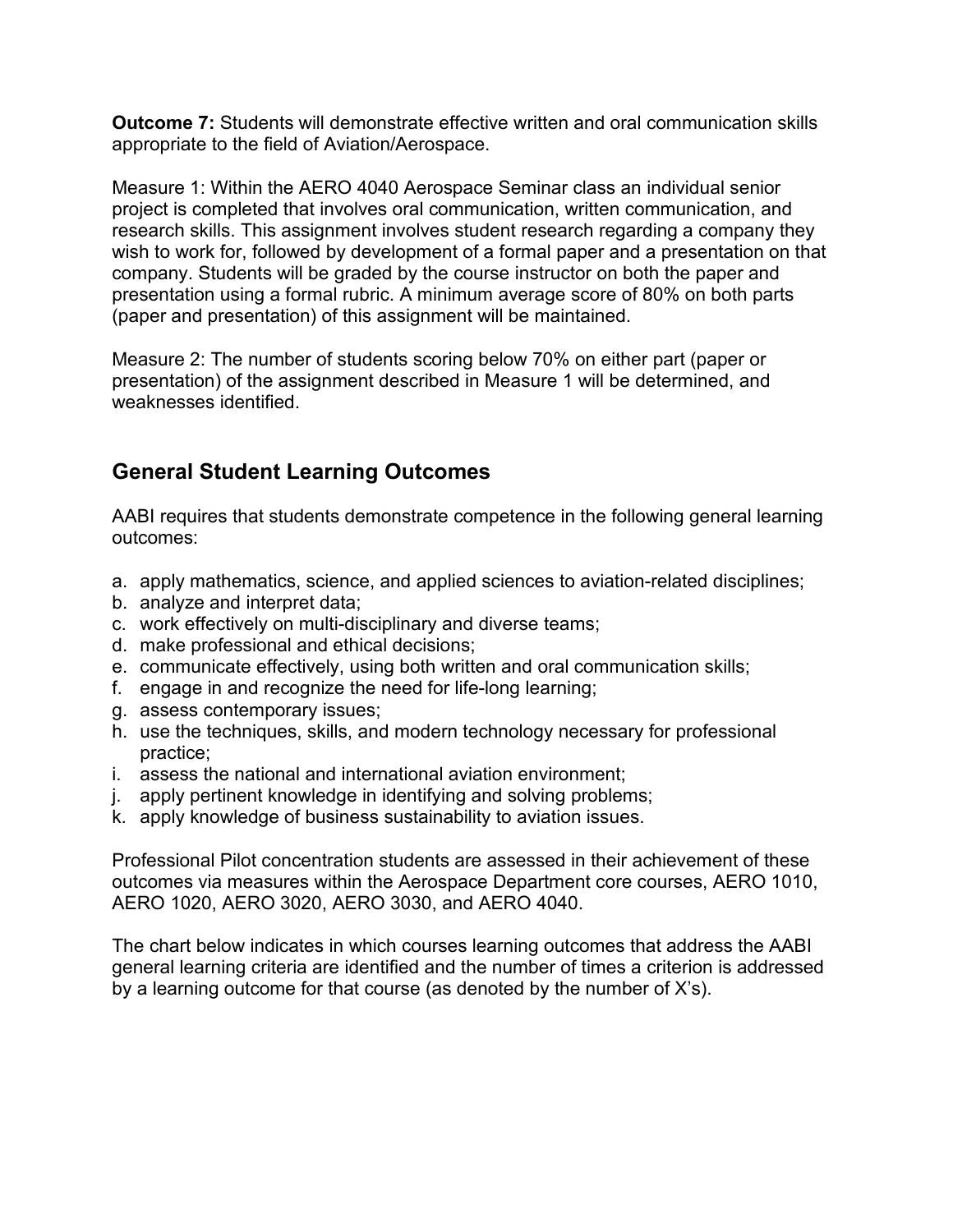| <b>AABI</b> Criteria                                                                                 | <b>AERO</b><br>1010<br>Intro to<br><b>Aerospace</b> | <b>AERO</b><br>1020<br><b>Theory of</b><br>Flight | <b>AERO</b><br>3020<br>Aerospace<br><b>Materials</b> | <b>AERO 3030</b><br><b>Propulsion</b><br><b>Fundamenta</b><br><b>Is</b> | <b>AERO</b><br>4040<br>Aerospace<br><b>Seminar</b> |
|------------------------------------------------------------------------------------------------------|-----------------------------------------------------|---------------------------------------------------|------------------------------------------------------|-------------------------------------------------------------------------|----------------------------------------------------|
| a. apply mathematics,<br>science, and applied<br>sciences to aviation-<br>related disciplines        |                                                     | X                                                 | X                                                    | X                                                                       | X                                                  |
| b. analyze and interpret<br>data                                                                     | X                                                   | X                                                 | X                                                    | X                                                                       | X                                                  |
| c. work effectively on<br>multi-disciplinary and<br>diverse teams                                    | X                                                   |                                                   |                                                      |                                                                         |                                                    |
| d. make professional<br>and ethical decisions                                                        | <b>XXX</b>                                          |                                                   |                                                      |                                                                         | X                                                  |
| e. communicate<br>effectively, using both<br>written and oral<br>communication skills                | XX                                                  | X                                                 |                                                      | X                                                                       | X                                                  |
| f. engage in and<br>recognize the need for<br>life-long learning                                     | XX                                                  |                                                   |                                                      |                                                                         | X                                                  |
| g. assess contemporary<br><i>issues</i>                                                              | <b>XXXXX</b>                                        |                                                   | XX                                                   | X                                                                       | <b>XXX</b>                                         |
| h. use the techniques,<br>skills, and modern<br>technology necessary<br>for professional<br>practice |                                                     |                                                   | XX                                                   |                                                                         | X                                                  |
| i. assess the national<br>and international<br>aviation environment                                  | <b>XXXX</b>                                         |                                                   |                                                      | X                                                                       | X                                                  |
| j. apply pertinent<br>knowledge in<br>identifying and solving<br>problems                            |                                                     | X                                                 | X                                                    | X                                                                       | X                                                  |
| k. apply knowledge of<br>business sustainability<br>to aviation issues                               |                                                     |                                                   | X                                                    |                                                                         |                                                    |

Following are charts that identify specific learning outcomes and measurements by core course and by AABI criteria. Assessment of learning outcomes informs curriculum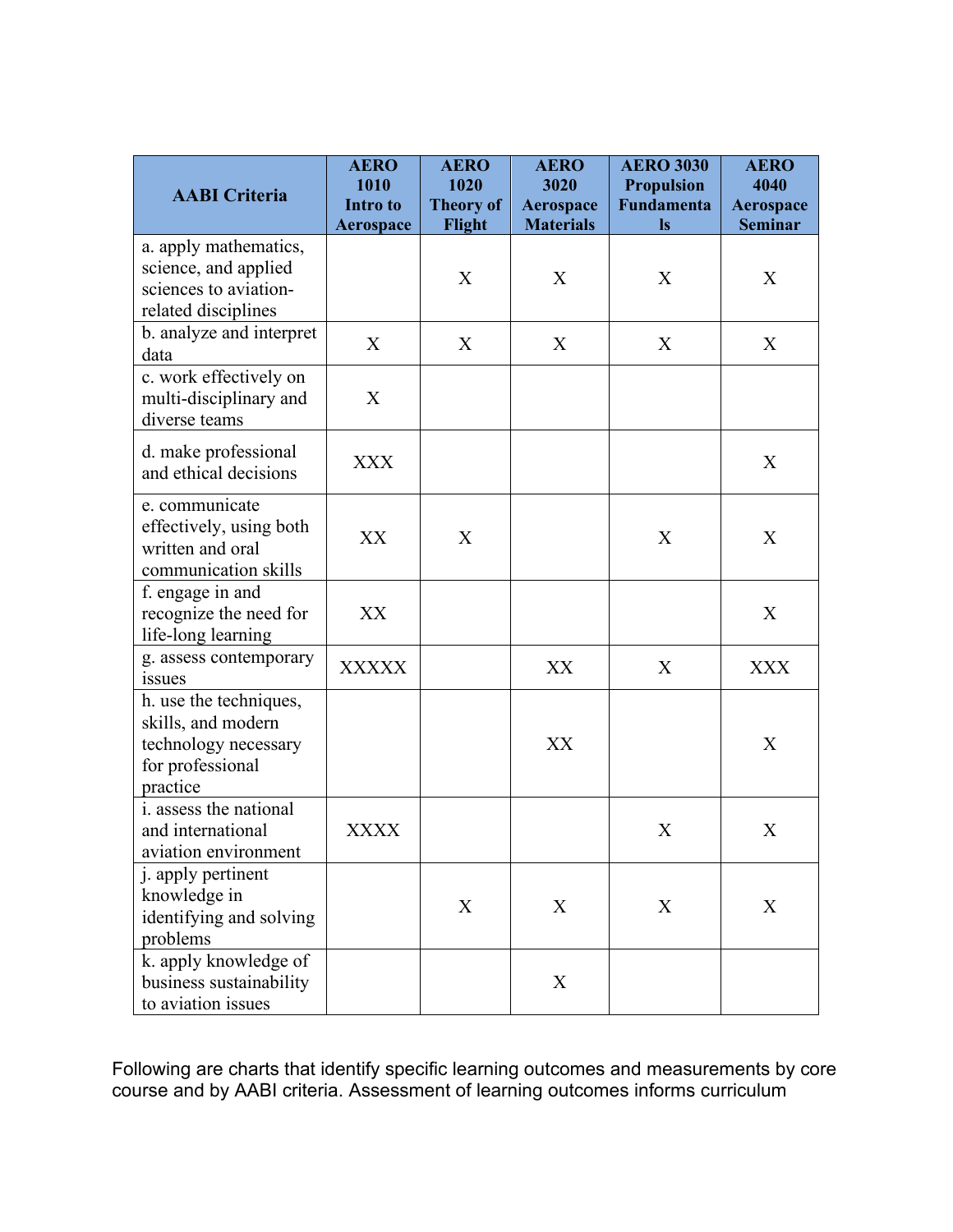improvement(s) to further enhance student learning.

| <b>AERO 1010</b>                                                                                                                                                                                                                               |                                                                                                                                                                                        |                                                                                                                                                                                                                                                                                                                                                                                                                                                                                                      |
|------------------------------------------------------------------------------------------------------------------------------------------------------------------------------------------------------------------------------------------------|----------------------------------------------------------------------------------------------------------------------------------------------------------------------------------------|------------------------------------------------------------------------------------------------------------------------------------------------------------------------------------------------------------------------------------------------------------------------------------------------------------------------------------------------------------------------------------------------------------------------------------------------------------------------------------------------------|
| <b>AABI</b> Criteria                                                                                                                                                                                                                           | <b>Learning Outcome</b>                                                                                                                                                                | <b>Measurement</b>                                                                                                                                                                                                                                                                                                                                                                                                                                                                                   |
| d. make professional<br>and ethical decisions<br>e. communicate<br>effectively, using both<br>written and oral<br>communication skills<br>f. engage in and<br>recognize the need for<br>life-long learning<br>g. assess contemporary<br>issues | The student will<br>demonstrate an<br>understanding of career<br>opportunities in the<br>aerospace industry and the<br>career planning required<br>to maximize their career<br>choice. | 1. Mastery of the following<br>AERO 1010 test item:<br>List the six Aerospace<br>concentration areas, and describe<br>the type of entry-level job<br>opportunities available in each<br>area.<br>2. Successful completion of an<br>essay related to career<br>opportunities in the aerospace<br>industry and career planning.<br>Success is determined by<br>evaluation of the essay using a<br>rubric denoting appropriate use of<br>aerospace industry careers and<br>career planning information. |
| g. assess contemporary<br><i>ssues</i><br><i>i.</i> assess the national<br>and international<br>aviation environment                                                                                                                           | The student will<br>demonstrate an<br>understanding of the<br>aerospace infrastructure<br>including airports,<br>airspace, and air traffic<br>control.                                 | Mastery of selected AERO 1010<br>final exam items related to<br>airports, airspace, and air traffic<br>control. Numerous AERO 1010<br>final exam items are assessed in<br>this area, including: runway<br>markings and lighting, airspace<br>classification and operating<br>characteristics and components of<br>the national air traffic control<br>systems.                                                                                                                                       |
| d. make professional<br>and ethical decisions<br>f. engage in and<br>recognize the need for<br>life-long learning<br>g. assess contemporary<br>issues                                                                                          | The student will<br>demonstrate an<br>understanding of safety,<br>human factors, and crew<br>resource management.                                                                      | Mastery of selected AERO 1010<br>final exam items related to safety,<br>human factors, and crew resource<br>management. Several AERO<br>1010 final exam items are<br>assessed in this area, including:<br>the impact of human factors and<br>weather on safety, the purpose of<br>CRM, and the basic components<br>of CRM.                                                                                                                                                                           |

# **AERO 1010 covers AABI general learning outcomes b, c, d, e, f, g, and i.**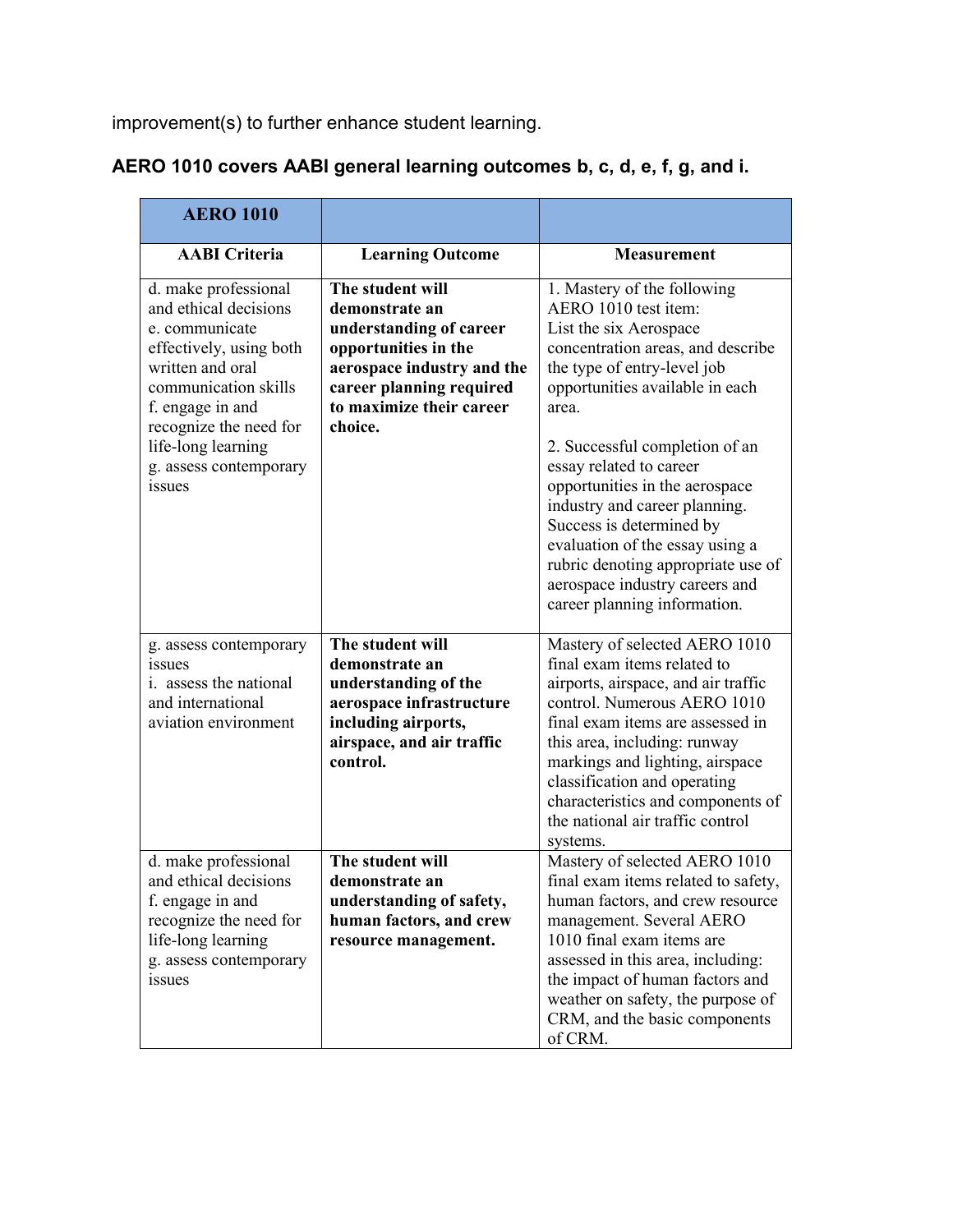| d. make professional<br>and ethical decisions<br>g. assess contemporary<br>issues<br>i. assess the national<br>and international<br>aviation environment                                                                                                          | The student will<br>demonstrate knowledge of<br>aviation legal and labor<br>issues, including<br>responsibilities of<br>regulatory bodies. | Mastery of selected AERO 1010<br>final exam items related to<br>aviation legal and labor issues,<br>including responsibilities of<br>regulatory bodies. Several final<br>exam items are assessed in this<br>area, including: the benefits and<br>drawbacks of unions at air<br>carriers, the functions and<br>responsibilities of the FAA, and<br>the function of ICAO and the<br>NTSB.                                                     |
|-------------------------------------------------------------------------------------------------------------------------------------------------------------------------------------------------------------------------------------------------------------------|--------------------------------------------------------------------------------------------------------------------------------------------|---------------------------------------------------------------------------------------------------------------------------------------------------------------------------------------------------------------------------------------------------------------------------------------------------------------------------------------------------------------------------------------------------------------------------------------------|
| i. assess the national<br>and international<br>aviation environment                                                                                                                                                                                               | The student will<br>demonstrate knowledge of<br>the history of aviation.                                                                   | Mastery of selected AERO 1010<br>final exam items related to the<br>history of aviation. Since the<br>history of aviation constitutes a<br>fairly large portion of the AERO<br>1010 course, numerous final<br>exam items were assessed<br>regarding aviation history. The<br>assessed items are grouped by:<br>early history, WWI-WWII, the<br>development of commercial<br>aviation, and the ramifications of<br>air carrier deregulation. |
| b. analyze and interpret<br>data<br>c. work effectively on<br>multi-disciplinary and<br>diverse teams<br>e. make professional<br>and ethical decisions<br>g. assess contemporary<br>issues<br>i. assess the national<br>and international<br>aviation environment | The student will<br>demonstrate an<br>understanding of the<br>current issues and events<br>in the aviation industry.                       | Mastery of selected AERO 1010<br>final exam items related to current<br>issues and events in the aviation<br>industry. Final exam items are<br>assessed in this area, including:<br>current major and regional air<br>carriers, current aircraft<br>commercial and general aviation<br>manufacturers, and current issues<br>in airport and air carrier security.                                                                            |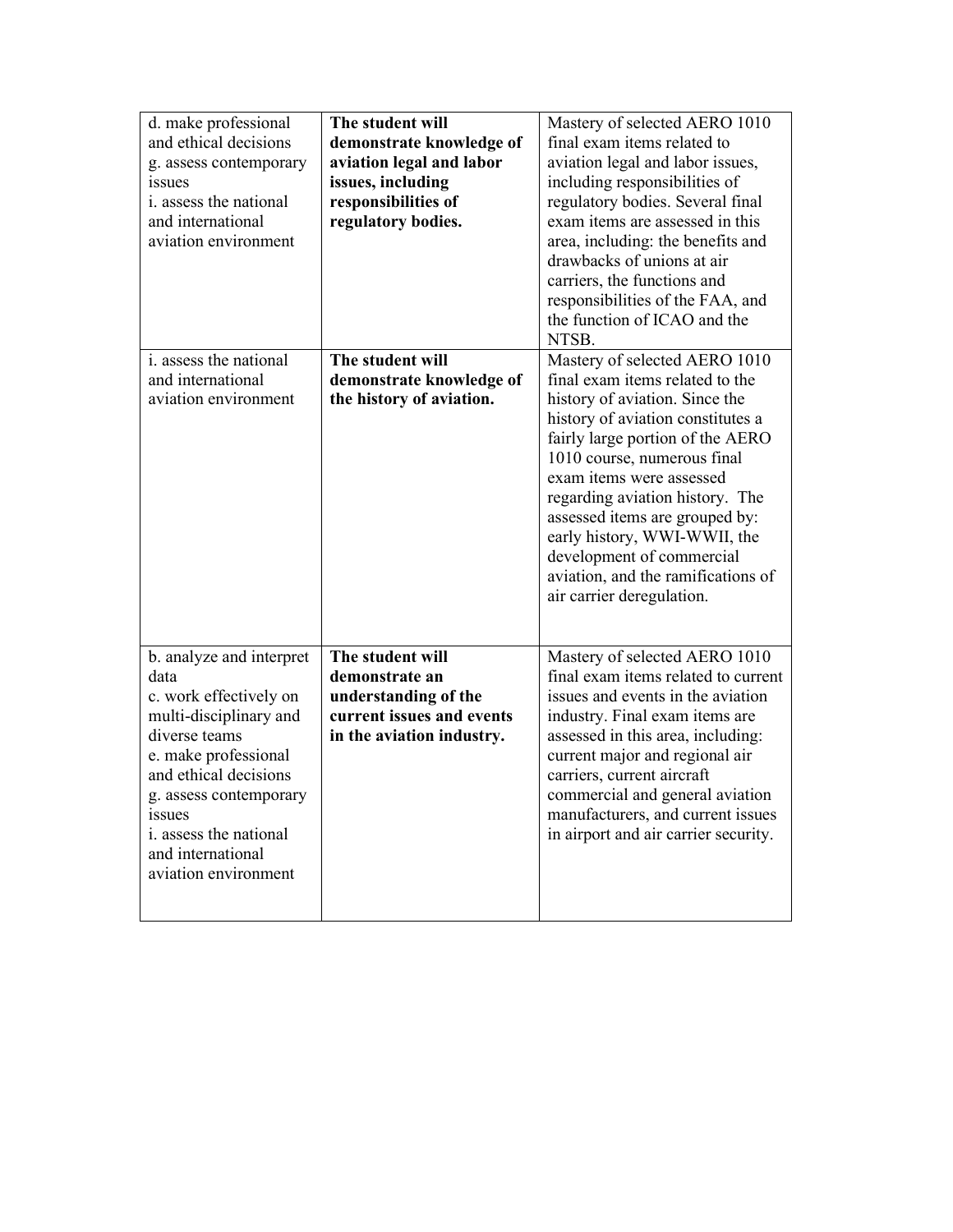| AERO 1020 covers AABI general learning outcomes a, b e, and j. |  |  |
|----------------------------------------------------------------|--|--|
|----------------------------------------------------------------|--|--|

| <b>AERO 1020</b>                                                                                                      |                                                                                                                                                      |                                                                                                                                                                                                                                                                                                                                |
|-----------------------------------------------------------------------------------------------------------------------|------------------------------------------------------------------------------------------------------------------------------------------------------|--------------------------------------------------------------------------------------------------------------------------------------------------------------------------------------------------------------------------------------------------------------------------------------------------------------------------------|
| <b>AABI</b> Criteria                                                                                                  | <b>Learning Outcome</b>                                                                                                                              | <b>Measurement</b>                                                                                                                                                                                                                                                                                                             |
|                                                                                                                       |                                                                                                                                                      |                                                                                                                                                                                                                                                                                                                                |
| a. An ability to<br>apply knowledge<br>of math, science,<br>and applied<br>science to aviation<br>related disciplines | The student will demonstrate<br>the ability to apply concepts<br>from mathematics and physics<br>to aviation scenarios.                              | Mastery of selected test items<br>related to mathematics and physics<br>in aviation scenarios.<br>1.80% of students sampled will be<br>able to apply the physical<br>principles described by the<br>continuity equation and<br>Bernoulli's equation in making<br>predictions about airspeed and<br>pressure through a channel. |
|                                                                                                                       |                                                                                                                                                      | 2. 80% of students sampled will be<br>able to perform a center of gravity<br>calculation.                                                                                                                                                                                                                                      |
| b. An ability to<br>analyze and<br>interpret data                                                                     | The student will demonstrate<br>the ability to analyze and<br>interpret atmospheric and<br>aerodynamic data.                                         | Mastery of selected test items<br>related to the analysis and<br>interpretation of atmospheric and<br>aerodynamic data.<br>1.80% of students sampled will be<br>able to read and use an ISA chart<br>and to read and use an airfoil's<br>characteristics curve for                                                             |
|                                                                                                                       |                                                                                                                                                      | determination of lift coefficient<br>and angle of attack.                                                                                                                                                                                                                                                                      |
| j. An ability to<br>apply pertinent<br>knowledge in<br>identifying and<br>solving problems                            | The student will demonstrate<br>the ability to apply classroom<br>knowledge to real world<br>problems involving aircraft<br>design.                  | Successful flight of a student<br>designed and built balsa wood<br>glider.<br>1.80% of students sampled will<br>successfully design and built a<br>glider which completes a<br>successful flight in MTSU's<br>Campus Recreation Center.                                                                                        |
| e. An ability to<br>communicate<br>effectively using<br>written<br>communication<br>skills                            | The student will demonstrate<br>the ability to effectively<br>communicate technical content<br>in writing using appropriate<br>aviation terminology. | Successful completion of research<br>paper(s) related to balsa wood<br>glider design, fabrication, and<br>testing. Success is determined by<br>evaluation of the research paper<br>using a rubric denoting pertinent<br>use of technical content,<br>appropriate aviation terminology,                                         |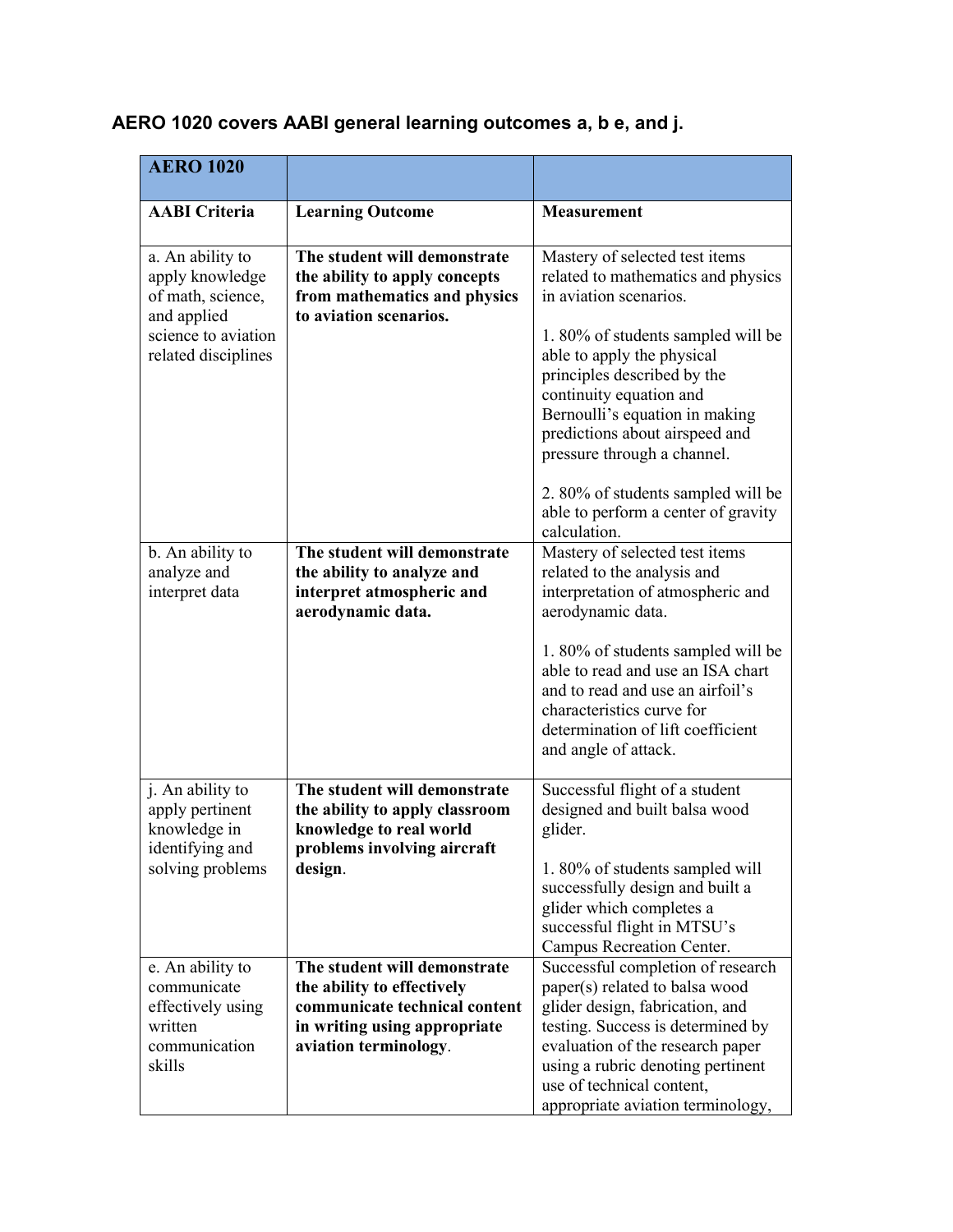|     |                                                                                          | and APA formatting.<br>1.80% of students sampled will be<br>able to successfully complete the<br>glider research paper documenting<br>the glider they had designed, built,<br>and tested. |
|-----|------------------------------------------------------------------------------------------|-------------------------------------------------------------------------------------------------------------------------------------------------------------------------------------------|
| N/A | The student will show<br>completion of a five hour flight<br>requirement (or equivalent) | 1. Successful completion of flight<br>log/certificate.<br>OR.<br>2. Presentation of logbook<br>documenting solo flight hours.<br>OR.<br>3. Presentation of FAA pilot<br>certificate.      |

# **AERO 3020 covers AABI general learning outcomes a, b, g, h, j and k.**

| <b>AERO 3020</b>                                                                                                                                                                                                                                                          |                                                                                                                                                                                 |                                                                                                                                                                                                     |
|---------------------------------------------------------------------------------------------------------------------------------------------------------------------------------------------------------------------------------------------------------------------------|---------------------------------------------------------------------------------------------------------------------------------------------------------------------------------|-----------------------------------------------------------------------------------------------------------------------------------------------------------------------------------------------------|
| <b>AABI</b> Criteria                                                                                                                                                                                                                                                      | <b>Learning Outcome</b>                                                                                                                                                         | <b>Measurement</b>                                                                                                                                                                                  |
| g. assess<br>contemporary<br>issues<br>h. use the<br>techniques, skills,<br>and modern<br>technology<br>necessary for<br>professional<br>practice                                                                                                                         | <b>Students will understand the</b><br>progression of materials<br>development and changes in<br>structural designs as they<br>apply to aerospace vehicles.                     | Successful completion of a test<br>exercise that requires the use of<br>pertinent historical knowledge<br>related to aircraft materials.                                                            |
| a. Apply<br>mathematics,<br>science, and<br>applied sciences to<br>aviation-related<br>disciplines<br>b. analyze and<br>interpret data<br>h. use the<br>techniques, skills<br>and modern<br>technology<br>necessary for<br>professional<br>practice<br>j. apply pertinent | <b>Students will identify</b><br>variation in physical,<br>mechanical, and chemical<br>properties of materials and<br>how these properties affect<br>their use and application. | Successful completion of Test 1<br>questions related to aircraft<br>materials, which requires the use<br>of combinations of data with<br>appropriate formulae to arrive at a<br>correct conclusion. |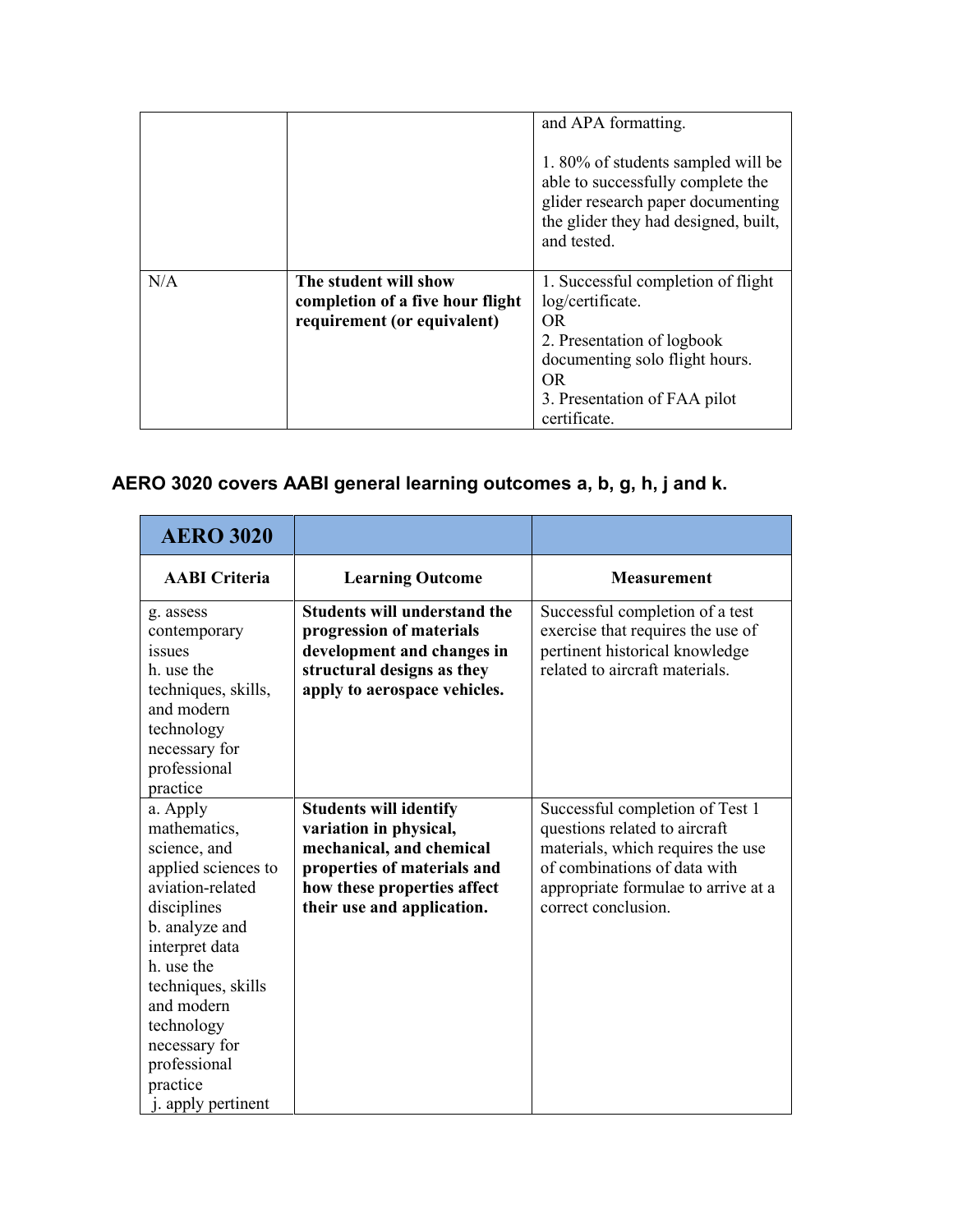| knowledge in<br>identifying and<br>solving problems                                                                                                                       |                                                                    |                                                                                              |
|---------------------------------------------------------------------------------------------------------------------------------------------------------------------------|--------------------------------------------------------------------|----------------------------------------------------------------------------------------------|
| g. assess<br>contemporary                                                                                                                                                 | <b>Students will understand the</b><br>economic impact of material | 3. Successful completion of a<br>writing assignment related to                               |
| 1SSU <sub>es</sub>                                                                                                                                                        | selection from both the                                            | aerospace materials. Success is                                                              |
| h. use the                                                                                                                                                                | manufacturer and end user                                          | determined by evaluation of the                                                              |
| techniques, skills,<br>and modern<br>technology<br>necessary for<br>professional<br>practice<br>k. apply knowledge<br>of business<br>sustainability to<br>aviation issues | perspectives.                                                      | assignment using a rubric denoting<br>pertinent use of trend and<br>development information. |

# **AERO 3030 covers AABI general learning outcomes a, b, e, g, i, and j.**

| <b>AERO 3030</b>                                                                                                                       |                                                                                                                                                                           |                                                                                                                                                                                                                  |
|----------------------------------------------------------------------------------------------------------------------------------------|---------------------------------------------------------------------------------------------------------------------------------------------------------------------------|------------------------------------------------------------------------------------------------------------------------------------------------------------------------------------------------------------------|
| <b>AABI</b> Criteria                                                                                                                   | <b>Learning Outcome</b>                                                                                                                                                   | <b>Measurement</b>                                                                                                                                                                                               |
| j. apply pertinent<br>knowledge in<br>identifying and<br>solving problems                                                              | The student will demonstrate<br>an understanding of the<br>historical development of<br>both aircraft reciprocating<br>and turbine engines and their<br>support systems.  | 1. Successful completion of test<br>exercises that requires the use of<br>pertinent historical knowledge<br>related to aircraft reciprocating<br>engines.                                                        |
| a. apply<br>mathematics,<br>science, and<br>applied sciences to<br>aviation-related<br>disciplines<br>b. analyze and<br>interpret data | The student will demonstrate<br>an understanding of the<br>mathematical theories that<br>describe the operation of both<br>aircraft reciprocating and<br>turbine engines. | 1. Successful completion of a<br>problem test related to aircraft<br>reciprocating engines that requires<br>the use of combinations of data<br>with appropriate formulae to arrive<br>at the correct conclusion. |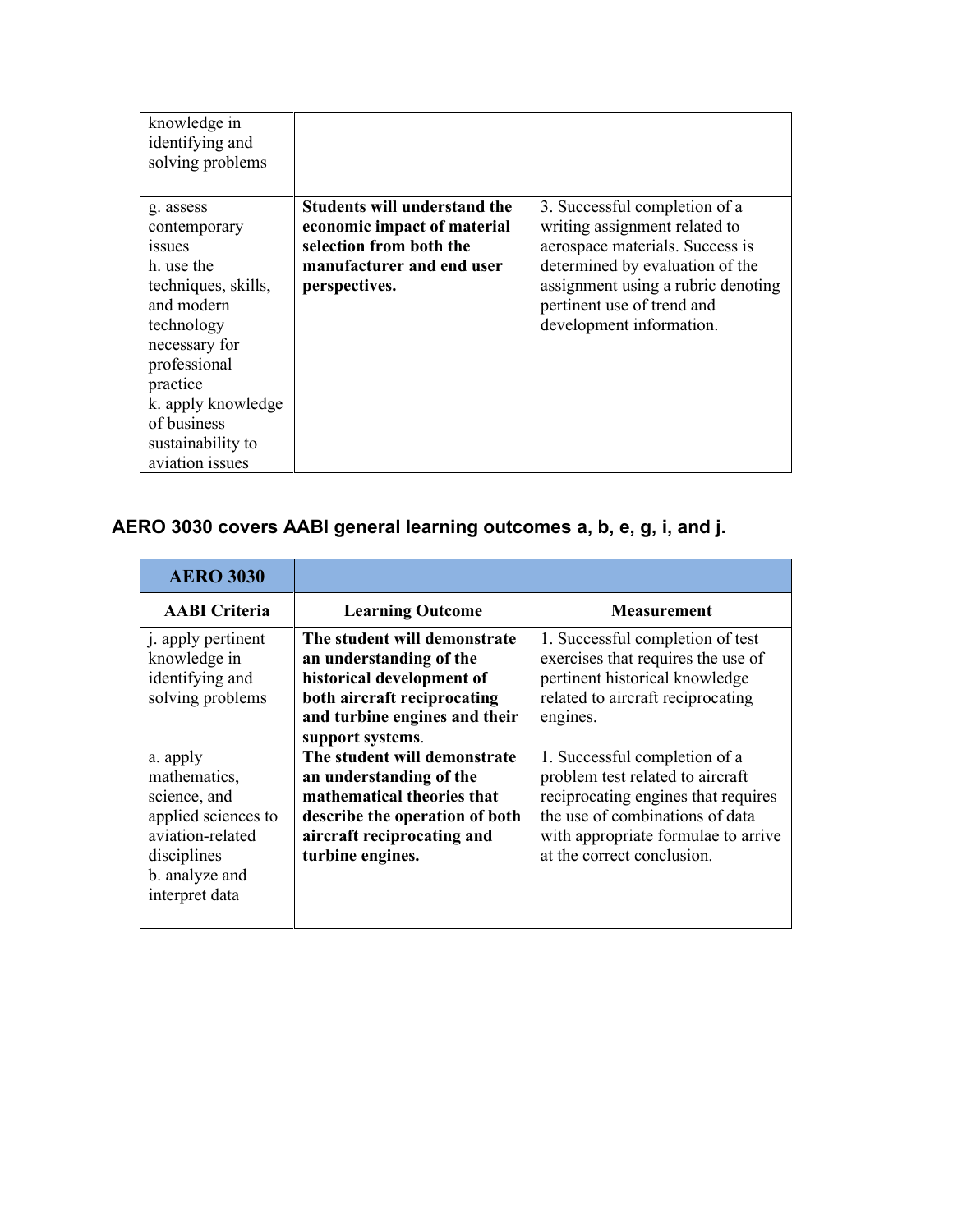| e. An ability to      | The student will demonstrate | Successful completion of a writing |
|-----------------------|------------------------------|------------------------------------|
| communicate           | an understanding of current  | assignment related to recent       |
| effectively using     | trends and developments      | advancement in aerospace           |
| written               | within the area of aerospace | propulsion systems. Success is     |
| communication         | propulsions systems.         | determined by evaluation of the    |
| skills                |                              | assignment by a rubric.            |
| g. assess             |                              |                                    |
| contemporary          |                              | Specific Assignment Evaluated:     |
| <i>ssues</i>          |                              | Students must prepare and submit,  |
| <i>i</i> . assess the |                              | in accordance with APA             |
| national and          |                              | guidelines, ten annotated          |
| international         |                              | bibliographies, each on a recent   |
| aviation              |                              | development in aircraft propulsion |
| environment           |                              | systems. Acceptable sources        |
|                       |                              | include books, magazines, internet |
|                       |                              | sources - no textbooks.            |

# **AERO 4040 covers AABI general learning outcomes a, b, d, e, f, g, h, i, and j.**

| <b>AERO 4040</b>                                                                                                                                                                                                                            |                                                                                                                                                           |                                                                                                                                                                                                                                                                                    |
|---------------------------------------------------------------------------------------------------------------------------------------------------------------------------------------------------------------------------------------------|-----------------------------------------------------------------------------------------------------------------------------------------------------------|------------------------------------------------------------------------------------------------------------------------------------------------------------------------------------------------------------------------------------------------------------------------------------|
| <b>AABI</b> Criteria                                                                                                                                                                                                                        | <b>Learning Outcome</b>                                                                                                                                   | <b>Measurement</b>                                                                                                                                                                                                                                                                 |
| d. make professional<br>and ethical decisions<br>f. engage in and<br>recognize the need for<br>life-long learning<br>g. assess contemporary<br><i>issues</i><br><i>i</i> . assess the national<br>and international<br>aviation environment | The student will develop an<br>understanding of the<br>economic, social, and<br>political aspects of the<br>aerospace industry.                           | Student performance on an<br>average of the "depth of<br>information" and "application of<br>information" sub-scales of<br>research paper evaluation rubric<br>will be utilized to calculate an<br>average score for this outcome. A<br>goal of 80% has been set as a<br>baseline. |
| e. communicate<br>effectively, using both<br>written and oral<br>communication skills<br>g. assess<br>contemporary issues<br>h. use the techniques,<br>skills, and modern<br>technology necessary<br>for professional<br>practice           | Students will develop the<br>ability to communicate<br>effectively, orally, and in<br>writing, regarding current<br>aviation and transportation<br>issues | Student average performance<br>1.<br>on the paper evaluation rubric<br>sub-sets of "Overall<br>mechanics" and "References<br>and Citations" will be at or<br>above $80\%$<br>Student average performance<br>2.<br>on the "Presentation Rubric"<br>will be at or above $80\%$ .     |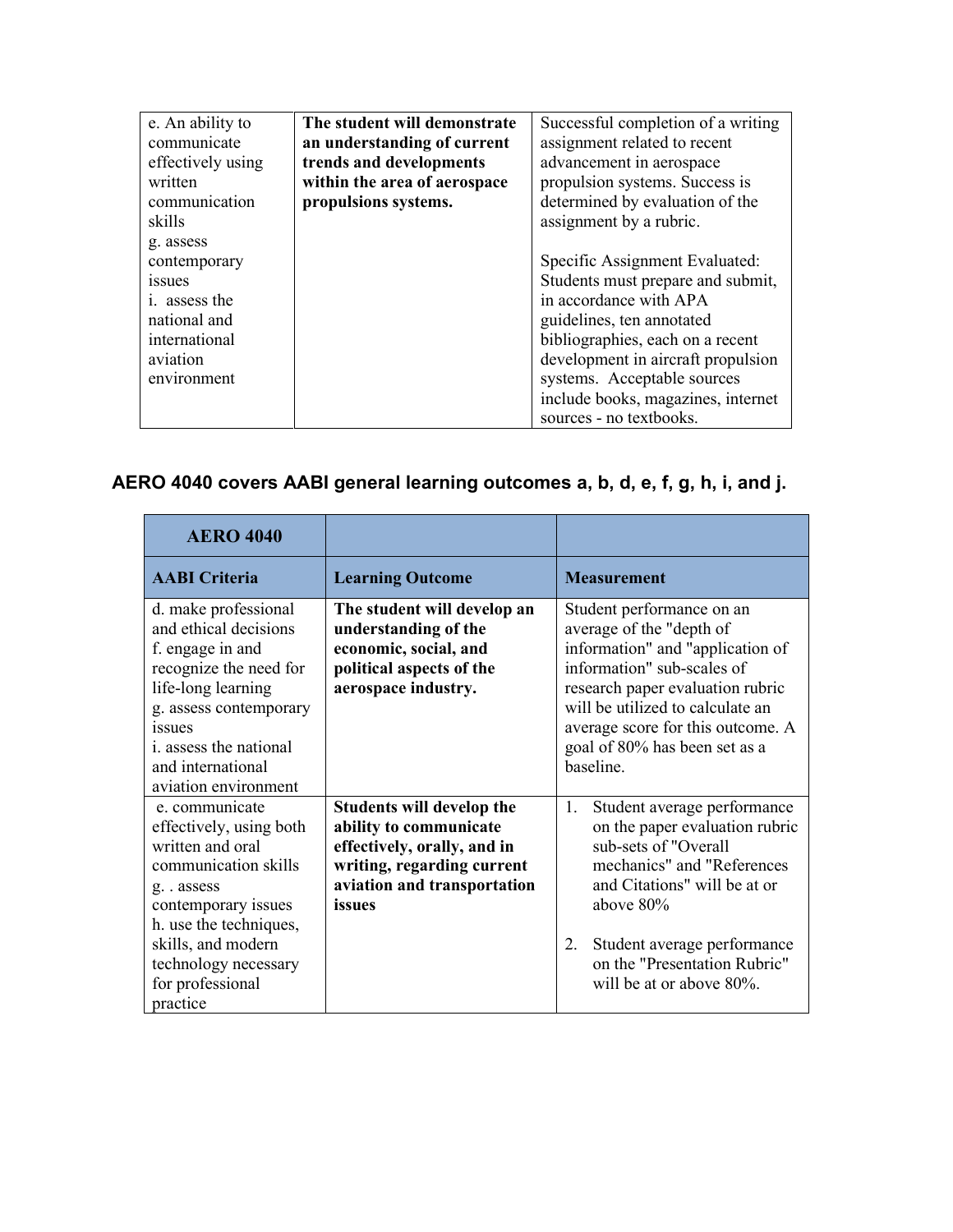| a. apply mathematics,<br>science, and applied<br>sciences to aviation-<br>related disciplines<br>b. analyze and interpret<br>data<br>g. assess contemporary<br><i>ssues</i><br>j. apply pertinent<br>knowledge in<br>identifying and solving<br>problems | <b>Students will demonstrate</b><br>aviation core knowledge on<br>the Major Field Test (MFT). | Average student performance on<br>the MFT for the academic year<br>will be determined, with a goal of<br>an average of $80\%$ |
|----------------------------------------------------------------------------------------------------------------------------------------------------------------------------------------------------------------------------------------------------------|-----------------------------------------------------------------------------------------------|-------------------------------------------------------------------------------------------------------------------------------|
|                                                                                                                                                                                                                                                          |                                                                                               |                                                                                                                               |

## **Graduation Rates**

The table below shows both the four and six year graduation rates for the Professional Pilot concentration:

| <b>Entering Fall Semester</b>       |     | 2008   2009   2010   2011   2012   2013   2014   2015   2016 |     |     |     |     |     |     |                          | 2017 |
|-------------------------------------|-----|--------------------------------------------------------------|-----|-----|-----|-----|-----|-----|--------------------------|------|
| <b>Four Year Graduation</b><br>Rate | 28% | 17%                                                          | 18% | 26% | 29% | 41% | 42% | 46% | 43%                      | 55%  |
| <b>Six Year Graduation</b><br>Rate  | 51% | 40%                                                          | 51% | 47% | 47% | 59% | 58% | 75% | $\overline{\phantom{0}}$ |      |

Because many students change degree programs after enrolling at the university, and because the program has a number of students who transfer into the program with previous credit, retention, enrollment, and graduation numbers provide a better metric of the student outcomes within the program than do cohort graduation rates. This information is provided in the following tables.

#### **Professional Pilot Concentration Annual Retention/Graduation Rate**

|                        | <b>Fall 2017-Fall 2018</b> |                        | <b>Fall 2018-Fall 2019</b> |                        | <b>Fall 2019-Fall 2020</b> | <b>Fall 2021-Fall 2021</b> |         |  |
|------------------------|----------------------------|------------------------|----------------------------|------------------------|----------------------------|----------------------------|---------|--|
| Retained/<br>Graduated | Percent                    | Retained/<br>Graduated | Percent                    | Retained/<br>Graduated | Percent                    | Retained/<br>Graduated     | Percent |  |
| 362                    | 90%                        | 437                    | 88%                        | 620                    | 86%                        | 762                        | 86%     |  |

| <b>BS in Aerospace –</b><br><b>Professional Pilot</b><br>Concentration | Fall<br>2011 | Fall<br>2012 | Fall<br>2013 | Fall<br>2014 | Fall<br>2015 | Fall<br>2016 | Fall<br>2017 | Fall<br>2018 | Fall<br>2019 | Fall<br>2020 | Fall<br>2021 |
|------------------------------------------------------------------------|--------------|--------------|--------------|--------------|--------------|--------------|--------------|--------------|--------------|--------------|--------------|
| <b>Student Enrollment</b>                                              | 305          | 325          | 313          | 330          | 347          | 387          | 403          | 504          | 719          | 886          | 893          |